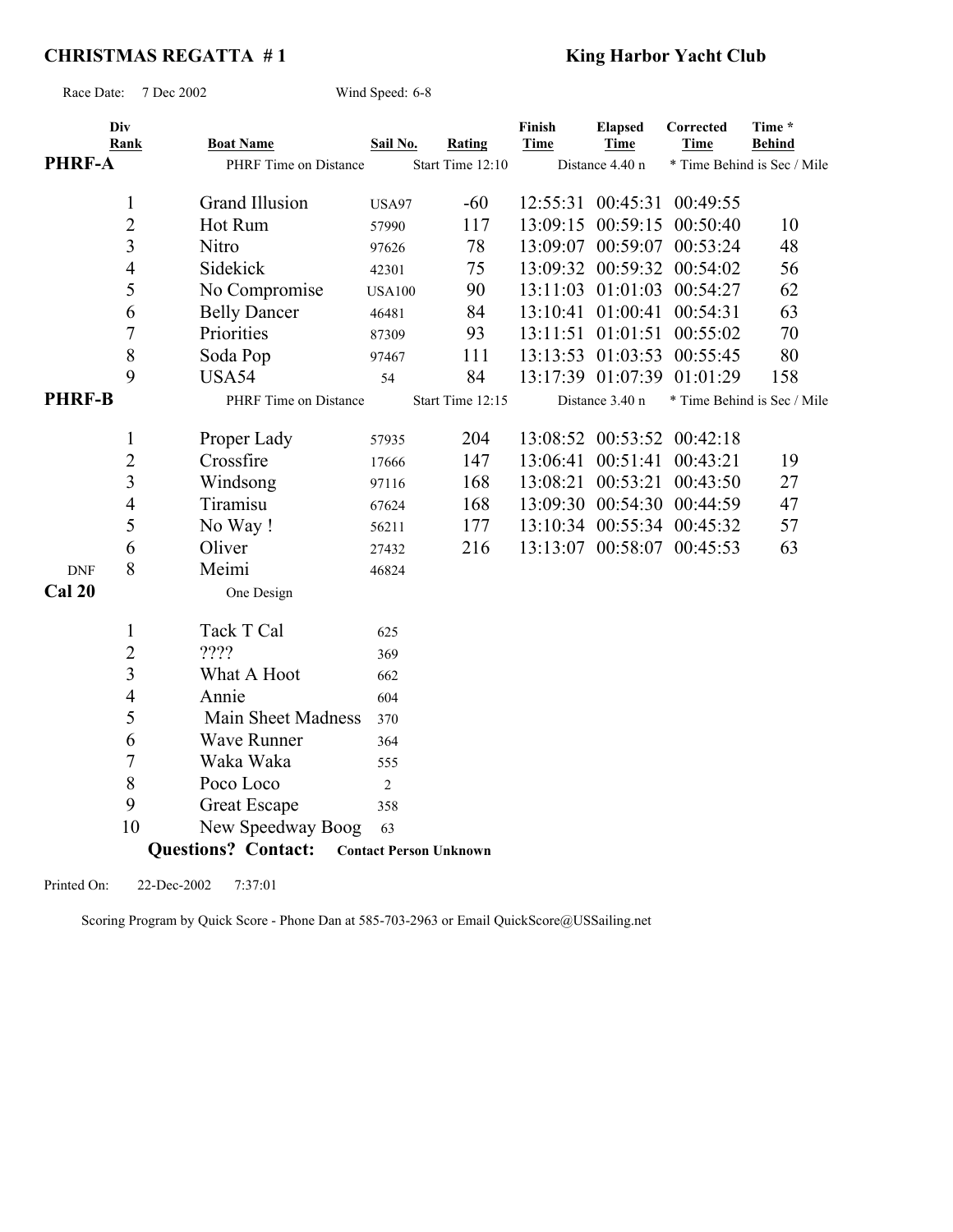# **CHRISTMAS REGATTA #2** King Harbor Yacht Club

Race Date: 7 Dec 2002 Wind Speed: 7-8

| Div<br>Rank<br><b>PHRF-A</b> | <b>Boat Name</b><br>PHRF Time on Distance | Sail No.       | Rating<br>Start Time 13:25    | Finish<br><b>Time</b> | <b>Elapsed</b><br><b>Time</b><br>Distance 3.40 n | Corrected<br>Time          | Time *<br><b>Behind</b><br>* Time Behind is Sec / Mile |
|------------------------------|-------------------------------------------|----------------|-------------------------------|-----------------------|--------------------------------------------------|----------------------------|--------------------------------------------------------|
| $\mathbf{1}$                 | <b>Grand Illusion</b>                     | <b>USA97</b>   | $-60$                         |                       | 14:02:55 00:37:55                                | 00:41:19                   |                                                        |
| $\overline{2}$               | Hot Rum                                   | 57990          | 117                           | 14:14:39              | 00:49:39                                         | 00:43:01                   | 30                                                     |
| 3                            | Sidekick                                  | 42301          | 75                            |                       |                                                  | 14:13:29 00:48:29 00:44:14 | 51                                                     |
| $\overline{4}$               | Nitro                                     | 97626          | 78                            |                       |                                                  | 14:15:24 00:50:24 00:45:59 | 82                                                     |
| 5                            | <b>Belly Dancer</b>                       | 46481          | 84                            |                       |                                                  | 14:15:46 00:50:46 00:46:00 | 83                                                     |
| 6                            | Priorities                                | 87309          | 93                            |                       |                                                  | 14:18:34 00:53:34 00:48:18 | 123                                                    |
| $\overline{7}$               | Soda Pop                                  | 97467          | 111                           | 14:20:33              | 00:55:33                                         | 00:49:16                   | 140                                                    |
| 8                            | No Compromise                             | <b>USA100</b>  | 90                            | 14:19:38              | 00:54:38                                         | 00:49:32                   | 145                                                    |
| 9                            | USA54                                     | 54             | 84                            |                       | 14:19:59 00:54:59                                | 00:50:13                   | 157                                                    |
| <b>PHRF-B</b>                | PHRF Time on Distance                     |                | Start Time 13:30              |                       | Distance 2.40 n                                  |                            | * Time Behind is Sec / Mile                            |
| $\mathbf{1}$                 | Tiramisu                                  | 67624          | 168                           |                       |                                                  | 14:11:04 00:41:04 00:34:21 |                                                        |
| $\overline{c}$               | Oliver                                    | 27432          | 216                           |                       |                                                  | 14:14:54 00:44:54 00:36:16 | 48                                                     |
| $\overline{\mathbf{3}}$      | Crossfire                                 | 17666          | 147                           |                       |                                                  | 14:12:10 00:42:10 00:36:17 | 48                                                     |
| $\overline{4}$               | Windsong                                  | 97116          | 168                           |                       | 14:13:20 00:43:20                                | 00:36:37                   | 57                                                     |
| 5                            | No Way!                                   | 56211          | 177                           |                       |                                                  | 14:15:56 00:45:56 00:38:51 | 112                                                    |
| 6                            | Proper Lady                               | 57935          | 204                           |                       |                                                  | 14:17:06 00:47:06 00:38:56 | 115                                                    |
| $\overline{7}$               | Meimi                                     | 46824          | 276                           |                       |                                                  | 14:27:40 00:57:40 00:46:38 | 307                                                    |
| Cal 20                       | One Design                                |                |                               |                       |                                                  |                            |                                                        |
| $\mathbf{1}$                 | Annie                                     | 604            |                               |                       |                                                  |                            |                                                        |
| $\overline{c}$               | Great Escape                              | 358            |                               |                       |                                                  |                            |                                                        |
| $\overline{3}$               | <b>Wave Runner</b>                        | 364            |                               |                       |                                                  |                            |                                                        |
| 4                            | What A Hoot                               | 662            |                               |                       |                                                  |                            |                                                        |
| 5                            | Waka Waka                                 | 555            |                               |                       |                                                  |                            |                                                        |
| 6                            | New Speedway Boog                         | 63             |                               |                       |                                                  |                            |                                                        |
| 7                            | ????                                      | 369            |                               |                       |                                                  |                            |                                                        |
| 8                            | Poco Loco                                 | $\overline{2}$ |                               |                       |                                                  |                            |                                                        |
| 9                            | Main Sheet Madness                        | 370            |                               |                       |                                                  |                            |                                                        |
| 10                           | Tack T Cal                                | 625            |                               |                       |                                                  |                            |                                                        |
|                              | <b>Questions? Contact:</b>                |                | <b>Contact Person Unknown</b> |                       |                                                  |                            |                                                        |

Printed On: 22-Dec-2002 7:46:37

Scoring Program by Quick Score - Phone Dan at 585-703-2963 or Email QuickScore@USSailing.net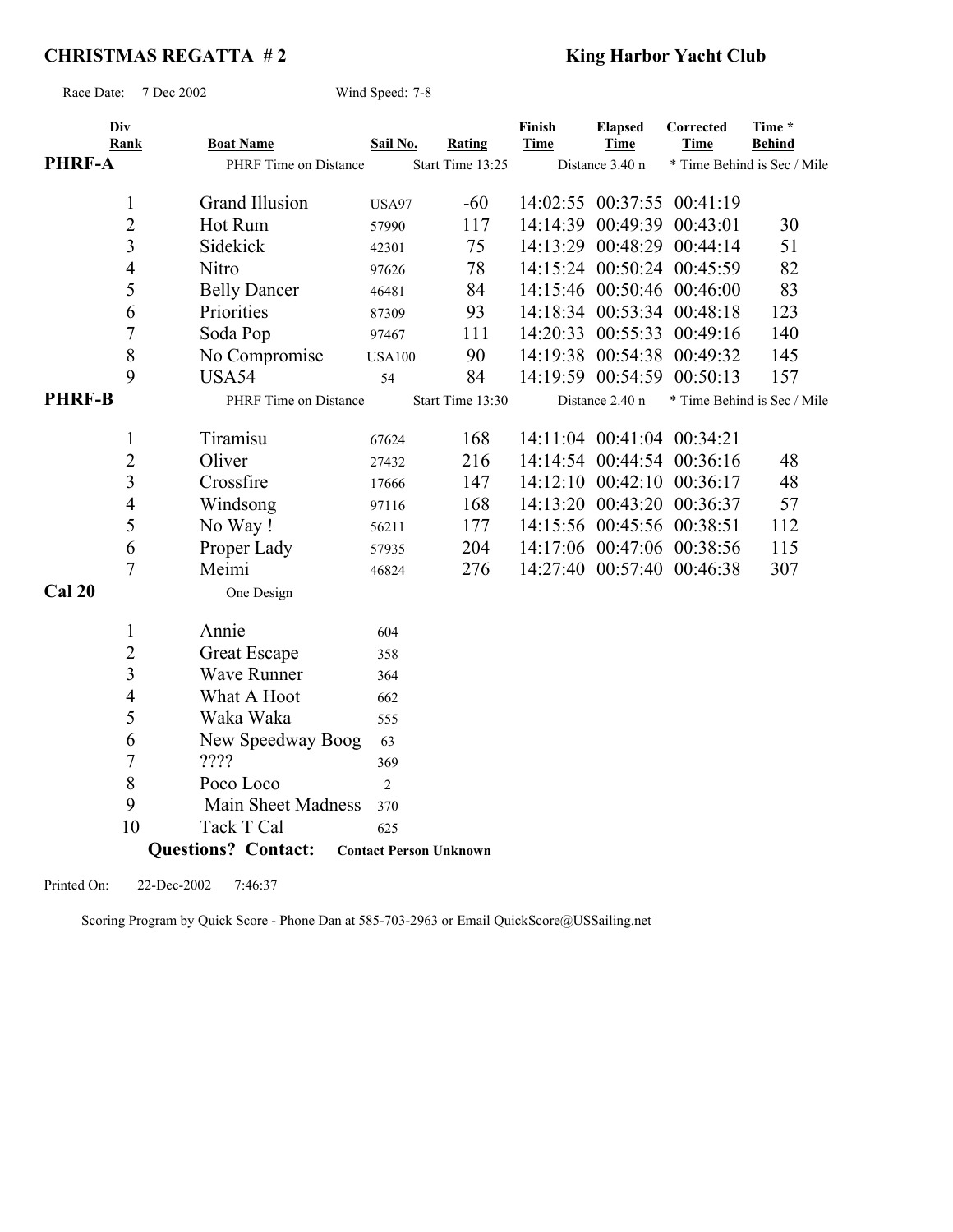# **CHRISTMAS REGATTA #3** King Harbor Yacht Club

Race Date: 7 Dec 2002 Wind Speed: 7-9

| <b>PHRF-A</b> | Div<br>Rank    | <b>Boat Name</b><br>PHRF Time on Distance | Sail No.       | Rating<br>Start Time 14:30    | Finish<br><b>Time</b> | <b>Elapsed</b><br><b>Time</b><br>Distance 2.50 n | Corrected<br><b>Time</b>   | Time *<br><b>Behind</b><br>* Time Behind is Sec / Mile |
|---------------|----------------|-------------------------------------------|----------------|-------------------------------|-----------------------|--------------------------------------------------|----------------------------|--------------------------------------------------------|
|               | $\mathbf{1}$   | Grand Illusion                            | <b>USA97</b>   | $-60$                         |                       |                                                  | 15:00:09 00:30:09 00:32:39 |                                                        |
|               | 2              | Hot Rum                                   | 57990          | 117                           | 15:08:08              |                                                  | 00:38:08 00:33:16          | 15                                                     |
|               | 3              | Sidekick                                  | 42301          | 75                            | 15:07:28              |                                                  | 00:37:28 00:34:20          | 40                                                     |
|               | $\overline{4}$ | Nitro                                     | 97626          | 78                            | 15:08:01              |                                                  | 00:38:01 00:34:46          | 51                                                     |
|               | 5              | Priorities                                | 87309          | 93                            |                       |                                                  | 15:08:59 00:38:59 00:35:06 | 59                                                     |
|               | 6              | <b>Belly Dancer</b>                       | 46481          | 84                            | 15:10:17              |                                                  | 00:40:17 00:36:47          | 99                                                     |
|               | 7              | No Compromise                             | <b>USA100</b>  | 90                            | 15:11:07              | 00:41:07                                         | 00:37:22                   | 113                                                    |
|               | $8\,$          | Soda Pop                                  | 97467          | 111                           | 15:12:29              | 00:42:29                                         | 00:37:52                   | 125                                                    |
|               | 9              | USA54                                     | 54             | 84                            |                       | 15:11:35 00:41:35                                | 00:38:05                   | 130                                                    |
| <b>PHRF-B</b> |                | PHRF Time on Distance                     |                | Start Time 14:35              |                       | Distance 1.70 n                                  |                            | * Time Behind is Sec / Mile                            |
|               | 1              | Crossfire                                 | 17666          | 147                           |                       |                                                  | 15:02:45 00:27:45 00:23:35 |                                                        |
|               | $\sqrt{2}$     | Windsong                                  | 97116          | 168                           | 15:04:43              |                                                  | 00:29:43 00:24:57          | 48                                                     |
|               | 3              | Proper Lady                               | 57935          | 204                           | 15:06:01              | 00:31:01                                         | 00:25:14                   | 58                                                     |
|               | $\overline{4}$ | Tiramisu                                  | 67624          | 168                           | 15:06:00              |                                                  | 00:31:00 00:26:14          | 94                                                     |
|               | 5              | No Way!                                   | 56211          | 177                           | 15:07:22              |                                                  | 00:32:22 00:27:21          | 133                                                    |
|               | 6              | Oliver                                    | 27432          | 216                           |                       |                                                  | 15:14:40 00:39:40 00:33:33 | 352                                                    |
| <b>DSQ</b>    | 8              | Meimi                                     | 46824          |                               | 15:10:42              |                                                  |                            |                                                        |
| Cal 20        |                | One Design                                |                |                               |                       |                                                  |                            |                                                        |
|               | $\mathbf{1}$   | <b>Wave Runner</b>                        | 364            |                               |                       |                                                  |                            |                                                        |
|               | $\sqrt{2}$     | Main Sheet Madness                        | 370            |                               |                       |                                                  |                            |                                                        |
|               | 3              | Annie                                     | 604            |                               |                       |                                                  |                            |                                                        |
|               | $\overline{4}$ | New Speedway Boog                         | 63             |                               |                       |                                                  |                            |                                                        |
|               | 5              | Tack T Cal                                | 625            |                               |                       |                                                  |                            |                                                        |
|               | 6              | Waka Waka                                 | 555            |                               |                       |                                                  |                            |                                                        |
|               | 7              | What A Hoot                               | 662            |                               |                       |                                                  |                            |                                                        |
|               | $8\,$          | ????                                      | 369            |                               |                       |                                                  |                            |                                                        |
|               | 9              | Poco Loco                                 | $\overline{c}$ |                               |                       |                                                  |                            |                                                        |
|               | 10             | Great Escape                              | 358            |                               |                       |                                                  |                            |                                                        |
|               |                | <b>Questions? Contact:</b>                |                | <b>Contact Person Unknown</b> |                       |                                                  |                            |                                                        |

Printed On: 22-Dec-2002 7:48:28

Scoring Program by Quick Score - Phone Dan at 585-703-2963 or Email QuickScore@USSailing.net